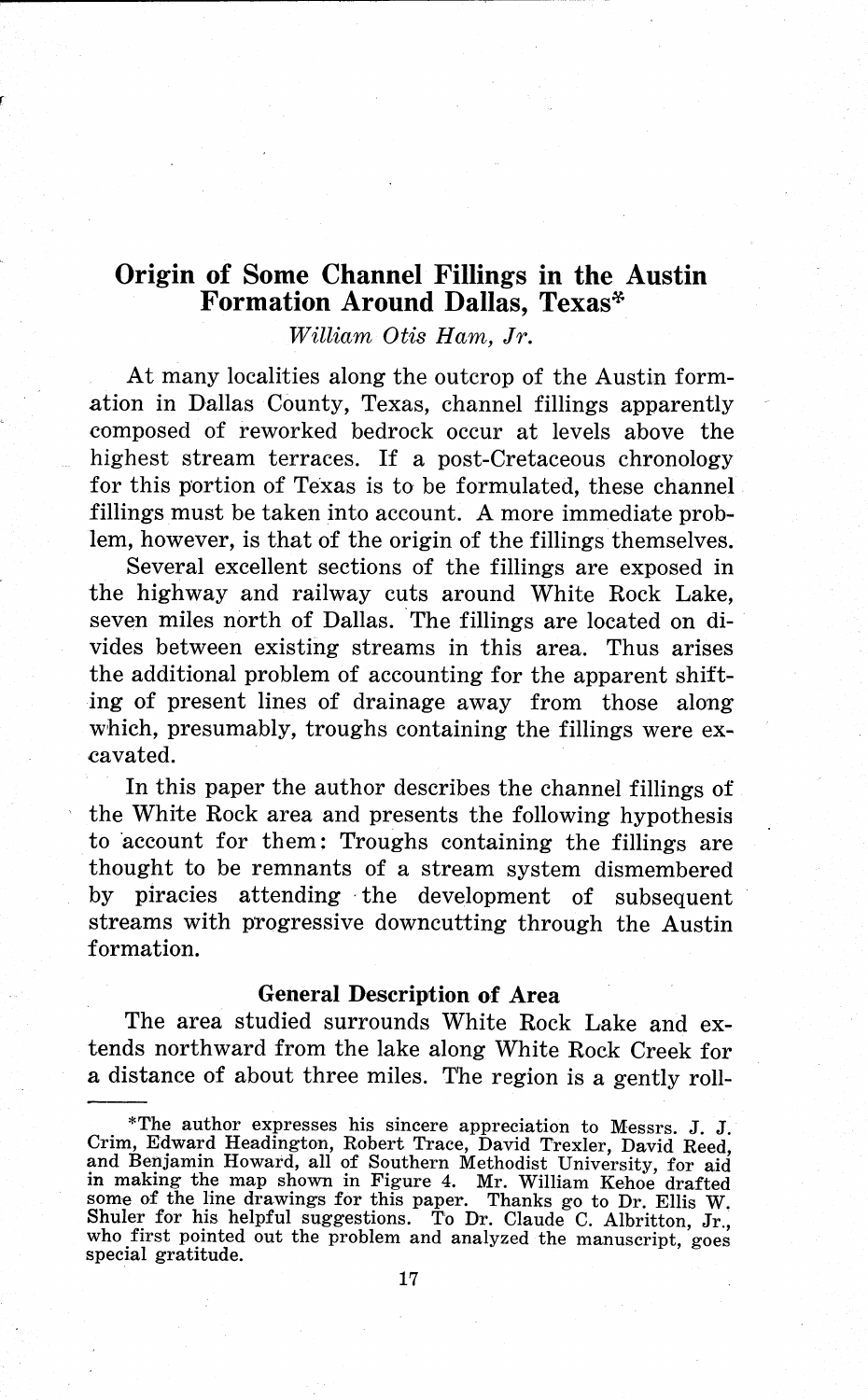

Figure 1.-Cross-section of channel filling (dark portion of slope) exposed in a Southern Pacific R.R. cut near White Rock Lake. Contact between the filling and the bedrock is clearly visible in right foreground.

ing prairie to which Hill<sup>1</sup> has quite descriptively applied the term "mammillary plain." The underlying bedrock is the Austin formation which dips gently to the southeast about fifty feet to the mile.

The Austin may be divided into three members: a lower chalk member, a middle marl member, and an upper chalk member. Detailed lithology and thickness of these members remain to be investigated. As the upper member does not underlie the area studied, it need not be described here.

The lower chalk consists of massive beds of gray to white chalk, some up to 3 feet thick, separated by thin, gray shale layers a few inches thick. Characterizing this basal member structurally are minor faults whose displacements do not exceed a few feet, and numerous joints. Many of these joints are limited to areas of a few square feet; however, two sets of master joints, trending approximately N. 30° E. and N. 80° W., seem to persist over much of the area studied. Less persistent sets trend approximately N. 63° E., N. 58° W., and N. 5° W. The frequent curving of

<sup>&</sup>lt;sup>1</sup>Hill, Robert T., *Geography and Geology of the Black and Grand Prairies of* Texes, U. S. G. S., 21st Annual Report, 1899-1900, Part VII., pp. 55-58.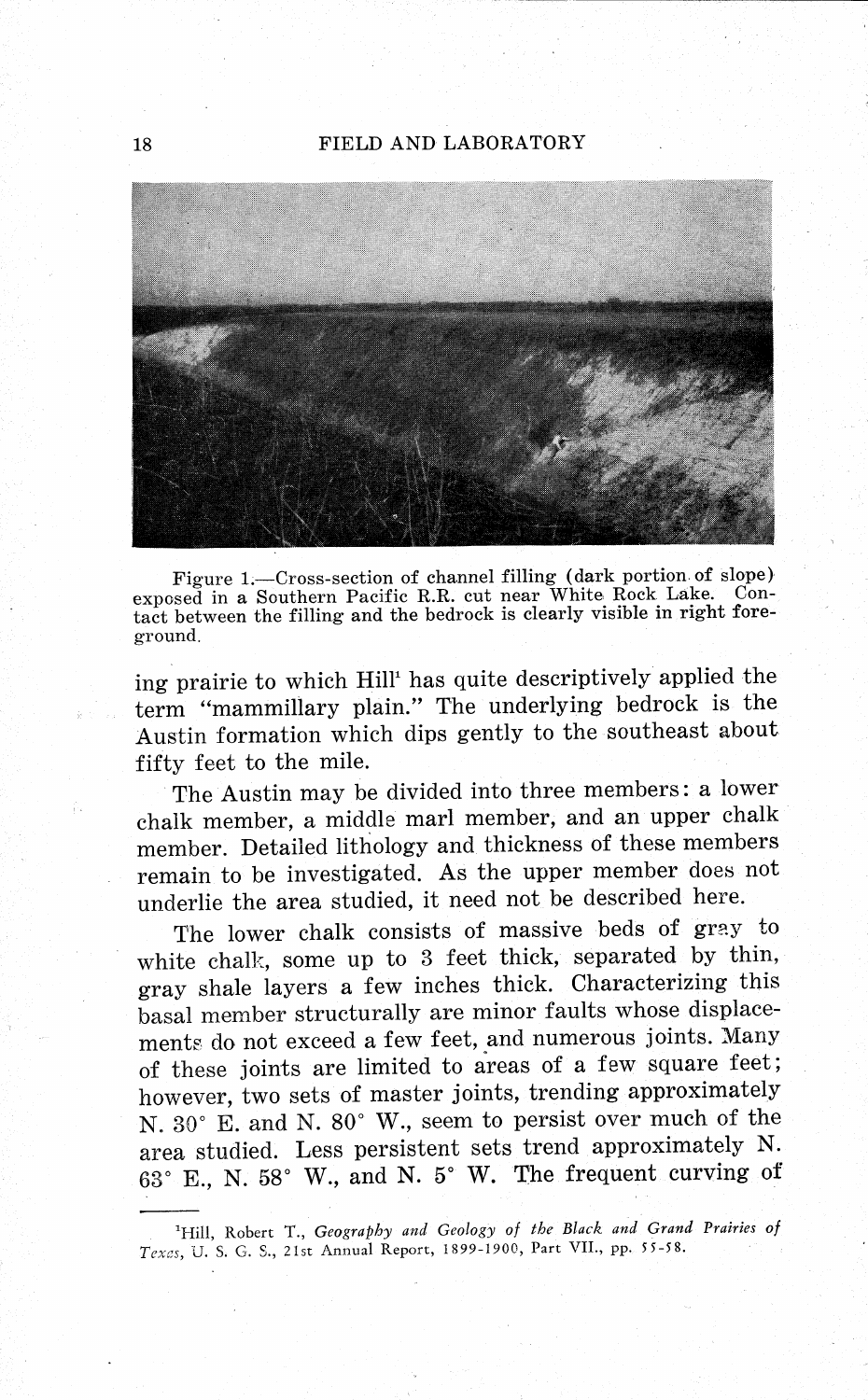joints in the Austin, a feature which Shuler<sup>2</sup> pointed out in his paper on the geology of Dallas County, is readily observable in the massive lower chalk.

The middle marl is composed predominantly of layers of cream colored marl and light gray calcareous shale with interbedded layers of chalk up to 6 inches thick. The marl member in some places contains beds made up of  $71\%$  (by weight) clay. Numerous joints occur in the middle marl, two sets trending approximately N. 15° E. and N. 85° W.

*Drainage-Drainage* in the area is by White Rock Creek and its tributaries and is predominantly in a southerly direction. White Rock Creek is a tributary of the Trinity River, which also flows to the south.

Wherever streams flow on the lower chalk, they tend to follow joints in the rock. Figure 2 shows a portion of the White Rock drainage about 3 miles north of the entrance of the creek into White Rock Lake. The control exercised by a set of joints trending north-south and east-west upon the main stream and its tributaries is obvious. The eastward flowing stream in Figure 4 also has its course controlled by joints where it flows on the lower chalk.

Although a roughly rectilinear pattern of drainage is developed by these joint-controlled streams, such is not always the case, for frequently the valleys curve at angles other than ninety degrees. This action is explained, at least locally, by curving joints in the lower chalk. Some streams execute turns as small as ten degrees, following curved joints in their beds.

In contrast to the joint-controlled streams flowing on the lower chalk are those flowing on the middle marl, for the latter do not tend to follow joints, but rather seem to be related in their courses to the inclination of the slopes over which they flow. Figure 3 shows a portion of the stream system on the west side of White Rock Lake. These streams, flowing entirely on the middle marl, have a dendritic pattern.

<sup>2</sup>Shuler, Ellis W., *The Geology of Dallas County,* Univ. of Texas, Bull. No. 1818, March 25, 1918.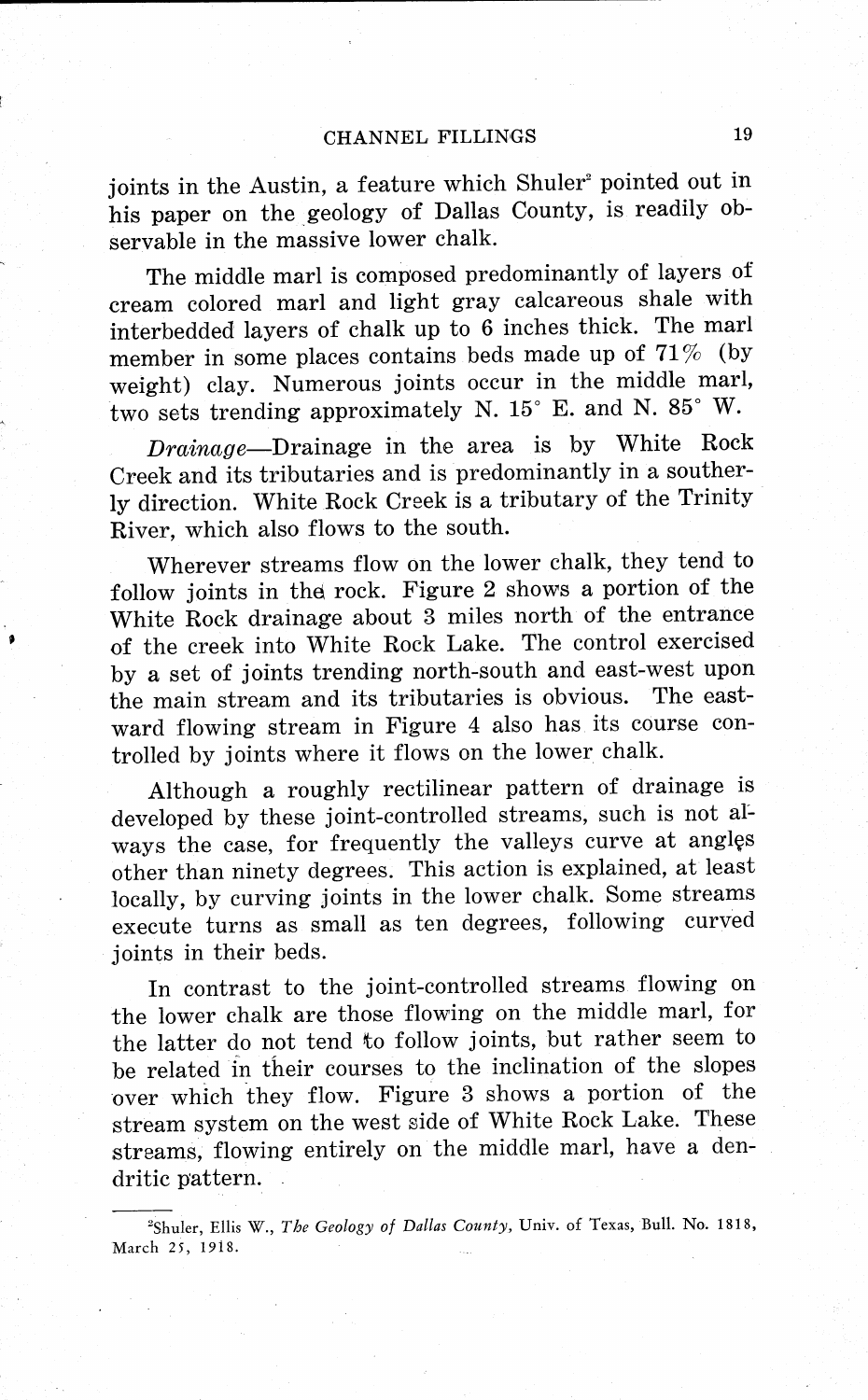#### **Description of Channel Fillings**

Within a square mile area, three quarters of a mile southeast of Vickery, Texas, and drained by a stream which flows eastward into White Rock Creek about one mile north of the latter's entrance into White Rock Lake, occur excellent cross-sections of two channel fillings (Figure 4).

Filling 1-Channel Filling 1 is exposed in a cut of the Southern Pacific Railroad (Fig. 1 and Fig. 4). Although rain wash along the slope of the cut has acted to obscure the contact between the filling and the marly bedrock, measurement showed the maximum width of the filling to be 175 feet and the maximum depth, 28 feet.

The filling is massive and consists almost entirely of rich-brown, compact clay which assumes a buff hue when dry. This contrasts with the whiter hues of the adjacent bedrock, making the outlines of the fillings easily visible. The upper ten feet of the filling is spotted white by abundant caliche nodules up to an inch in diameter. Scattered through the deposit are fragments of chalk, marl, shale and shells. Most of the fragments of chalk, marl, and shale, especially the larger ones, which may be as much as 5 inches across, occur along the bottom of the filling near the bedrock contact. No regularity in the alignment of the long axes seems to exist among these fragments. Some pieces lie with. their long axes almost vertical, others with their long axes nearly horizontal, still others with their long axes at various angles between the two extremes.

 $Filling$  2.—Filling 2 is exposed in a cut of Northwest Highway (Fig. 4). The highway has not been cut deep enough to reveal the lower bedrock contact; nor is one of the side bedrock contacts visible, having been blurred by soil wash. Consequently, the figures of 195 feet for the width and 12 feet for the depth represent only the maximum exposed width and depth of the fillings.

Consisting of compact brown clay and containing abundant caliche nodules, the filling resembles the upper ten feet of Filling 1. Embedded in the clay mass are fragments of chalk and marl haphazardly arranged.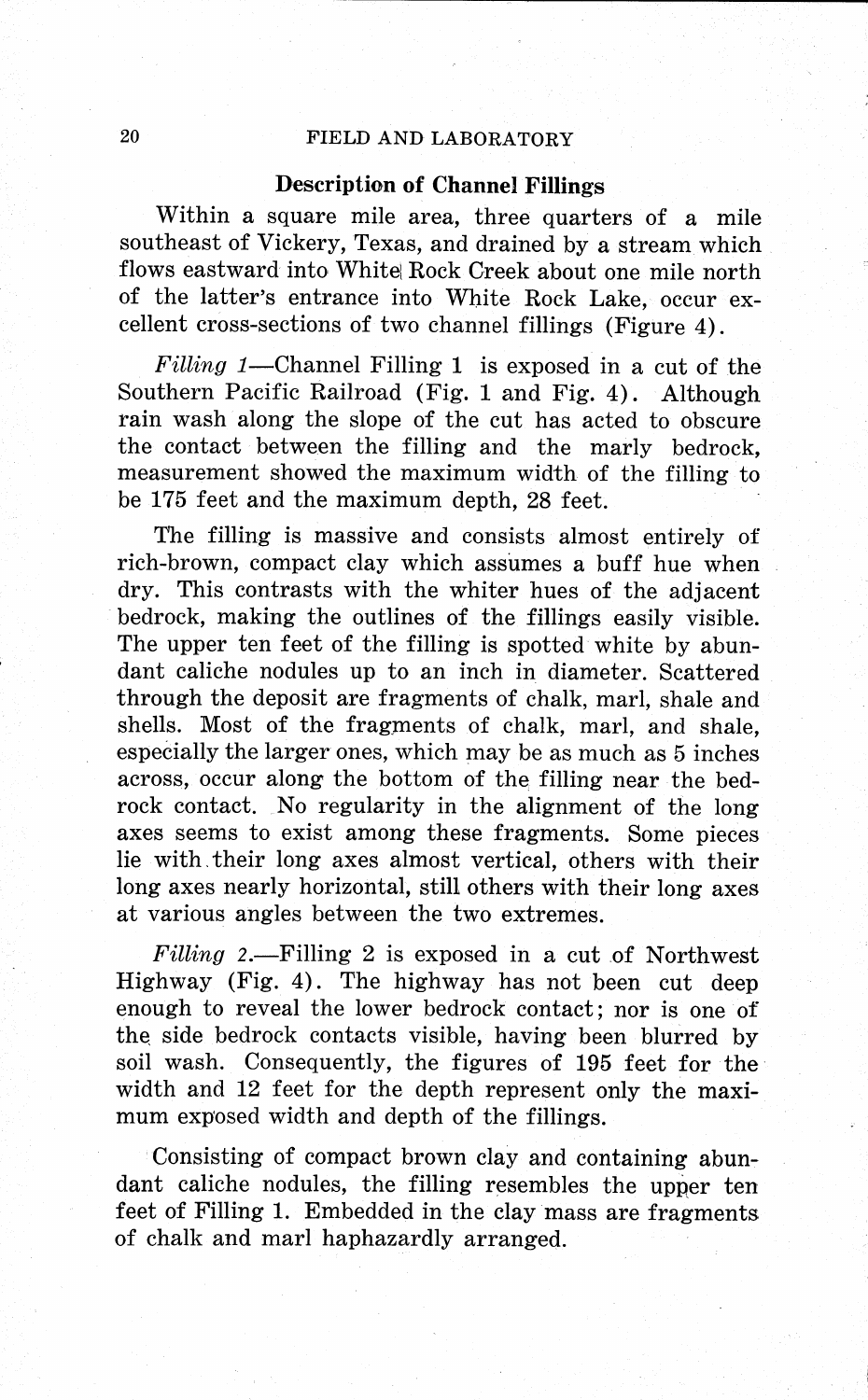*Characteristics in Common-By* way of summary the following points may be said to be characteristic of these channel fillings:

 $(1)$  In transverse cross-section the fillings possess flat bottoms and steep sides. Furthermore, this cross-sectional shape . is remarkably similar to that of present stream channels cut in the middle marl of the Austin.

(2) They are set into the middle marl of the Austin.

(3) They occupy the crests of present interstream divides.

(4) The fillings are brown in color and consist of a compact clay through which are scattered nodules of caliche, shell fragments, and small pieces of chalk, marl, and shale.

( 5) The long axes of the chalk, marl, and shale pieces possess no orderly alignment; thus these fragments present a jumbled appearance.



Figure 2.-Drainage pattern of a section of White Rock Creek (heavy black line) showing the control exercised by two sets of joints.

Figure 3.—Dendritic drainage<br>pattern developed by streams flowing entirely on the middle marl, west side of White Rock Lake.

Cross-sections of the fillings do not occur in enough abundance to allow a determination of the drainage pattern formed by the fillings.

#### **Origin of the Channel Fillings**

Any hypothesis which attempts to explain the origin of these channel fillings must account for three things: (1) the agent, or agents, which carved the channel troughs that contain the fillings, (2) the agent, or agents, which la-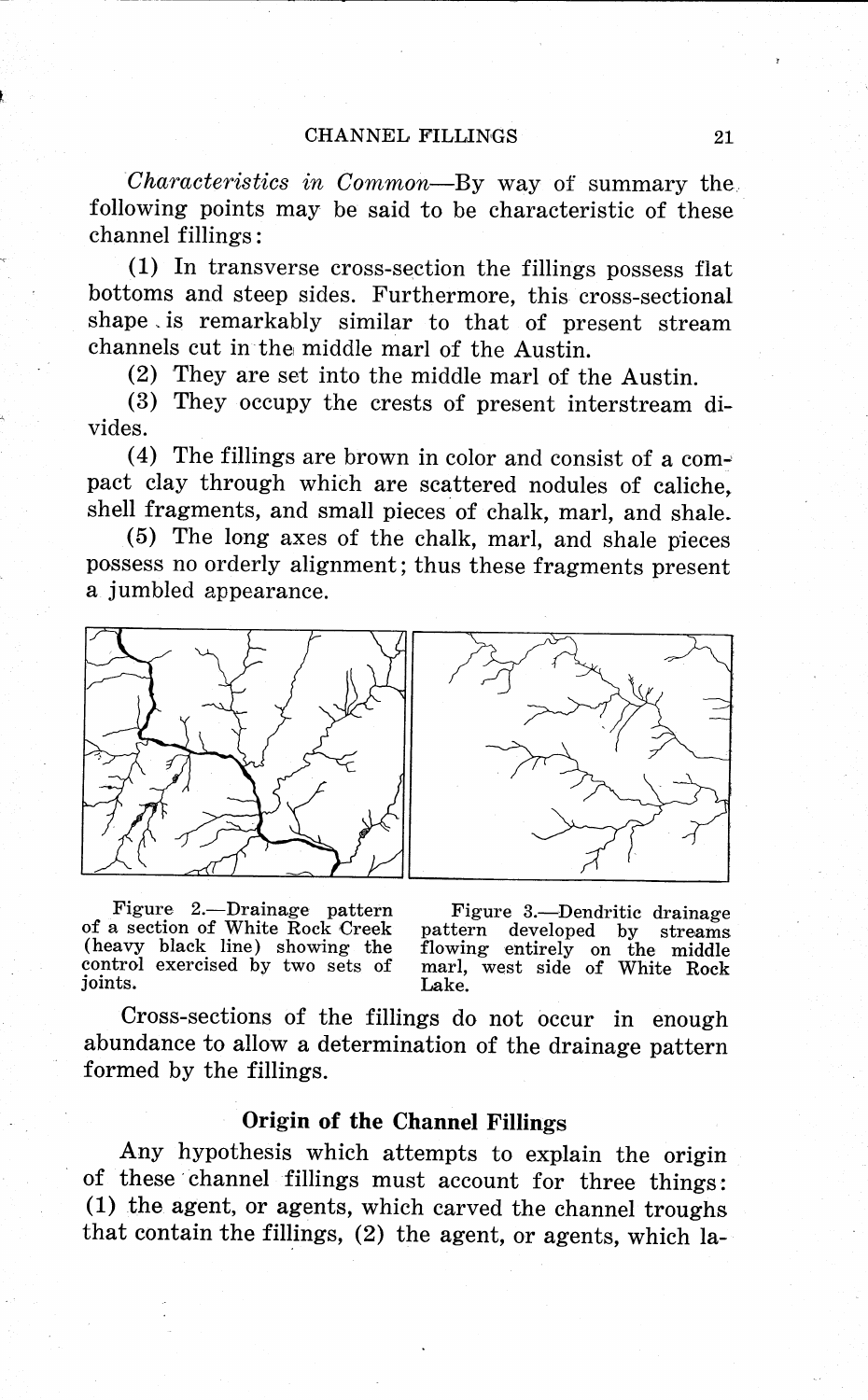ter filled these troughs, and finally (3) the process by which the fillings were brought to their present position on the divides.

*Carving of the Channel Troughs-The* channels beneath the fillings possess flat bottoms and steep sides and in transverse profile show a marked similarity to present stream channels cut in the middle marl.

It may be concluded, then, that these ancient troughs owe their indenture in the country rock to the eroding action of streams. Moreover, it is reasonable to assume that these ancient streams, like their modern counterparts, were not controlled in their patterns by joints; hence, they likely had a dendritic drainage pattern.

*Method of Filling-Three* agents of deposition may. be appealed to in order to explam the filling up of the troughs: (1) the wind, (2) streams, or (3) some purely mechanical agent, such as slumping.

If the wind had acted as the depositional medium, the fillings would be expected to be relatively homogenous, consisting of fine grains of sand, silt, or clay. Since the fillings are heterogeneous, consisting of a clay matrix in which are embedded pebbles and cobbles of chalk, marl, and shale up to 5 inches across, the wind must be ruled out as the predominating agent of deposition.

In order to determine whether or not streams acted as the depositional medium the character of the channel fillings was compared with that of known stream-laid deposits in the same area, the latter deposits having the same rock source as the channel fillings.

One quarter of a mile north of Filling 1 in a similar railroad cut there is a terrace deposit which is set into one of these channel fillings (Figure 5). The terrace deposit presents a typical terrace profile in transverse cross-section and consists predominantly of a fine-grained, cream-colored sandstone made up largely of calcareous foraminiferal tests. Within the sandstone mass occur lenses of chalk gravel and of finely laminated clays; cross-bedding is also present.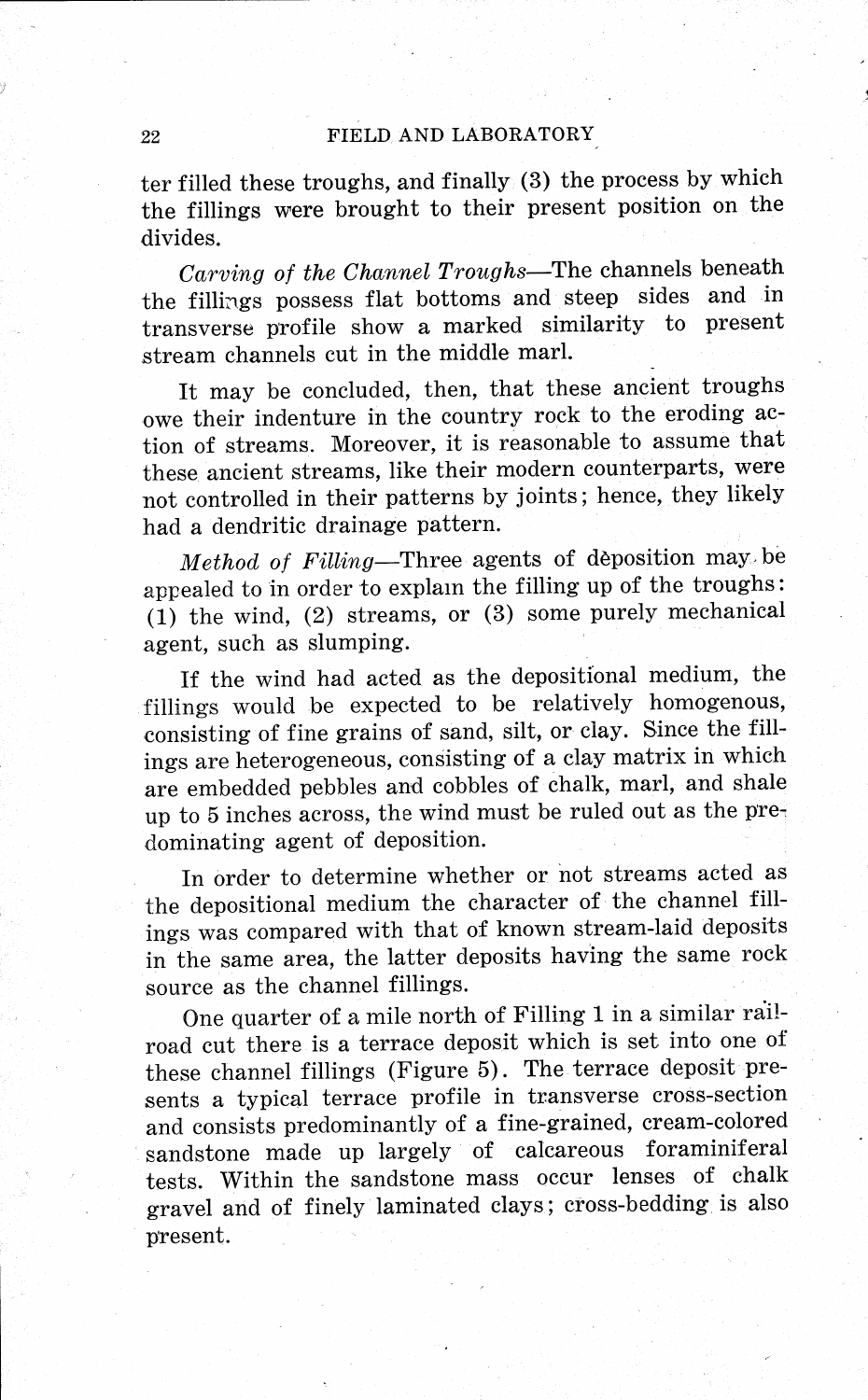CHANNEL FILLINGS





Other deposits along the banks of some of the present streams in the area are relatively well sorted and rudely stratified in layers and lenses of gravel separated by layers of silt, sand, and clay. Moreover, many of the gravel particles are arranged in imbricate fashion. These deposits are beneath the present flood-plain level, and it cannot be denied that. they represent floodplain deposits of the present streams.

The massive channel fillings contrast strongly with the stratified stream-laid deposits, and such depositional features as cross-bedding, imbricate arrangement of gravel particles, and evidences of sorting are entirely lacking in the fillings. It can be seen from Figure 5 that this dissimilarity is further emphasized by the different ways in which the two deposits are being weathered and eroded-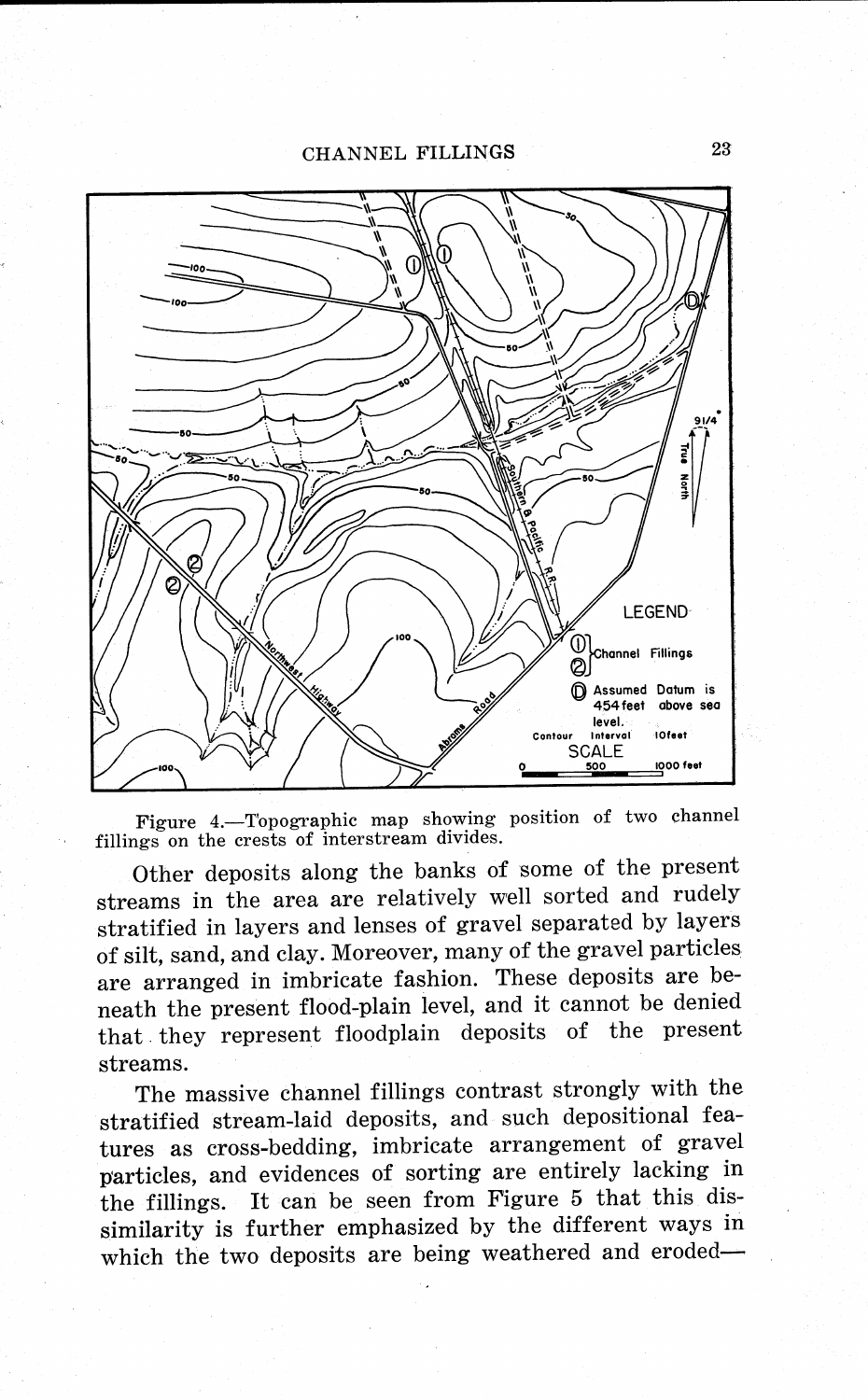the filling being striated vertically with small rills while the terrace deposit tends to weather along slanting lines of cross-bedding.

In view of the marked contrast in character and appearance between the fillings and the stream-laid deposits, it would seem that streams were not responsible for filling the channel troughs.



Figure 5.-Terrace deposit set into channel filling.

At intervals along the steep banks of some of the present streams flowing on the middle marl there occur small rockfalls in which fragments of the country rock drop into the stream beds. Such rockfalls may have contributed to some extent to the filling of the ancient channel troughs, but it seems a more massive rock movement, approaching slump <sup>p</sup>'roportions, would be necessary to fill troughs of the width and depth of these.

So far as has been observed no slumping of the type described by Sharpe<sup>®</sup> is actually occurring in the middle marl today. Yet it is possible that under more humid climatic conditions than now prevailing, heavy precipitation may have so lubricated the argillaceous marl as to cause it to slump into stream gullies and channel-ways. If this action

<sup>&</sup>quot;Sharpe,., C. F. Stewart, *Landslides and Related Phenmnena,* Columbia Univ. Press, 1938.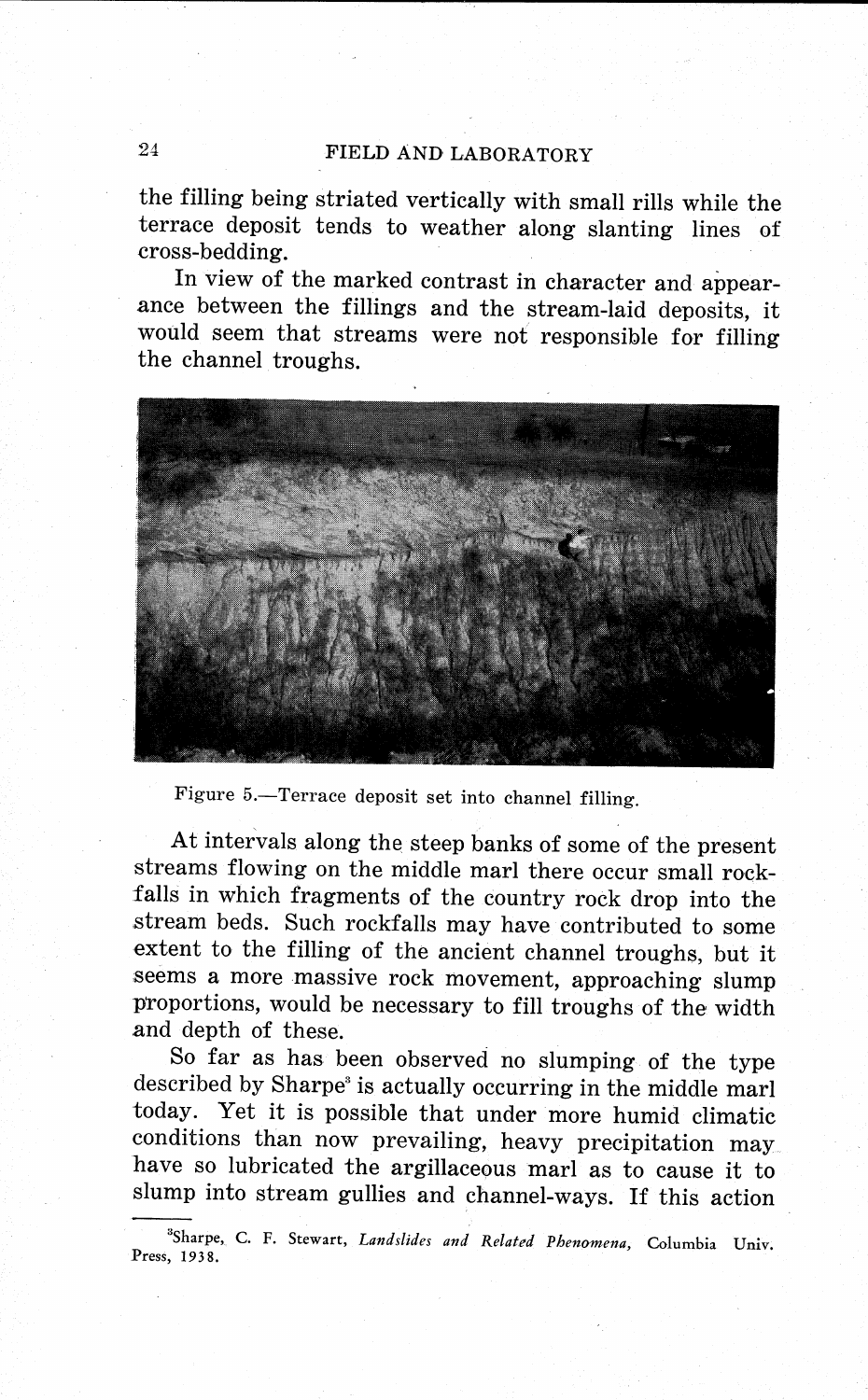continued for a reasonable length of time, the channel-ways would have been slowly filled, at least in their lower parts, with clayey masses of weathered marl and shale together with fragments of chalk, marl, and shale. Moreover, because of the slumping movement, these fragments and the clay surrounding them would undergo no sorting process ; hence, there would be a jumbled arrangement of fragments in a clayey matrix.

The character of the channel filling more nearly resembles that of a deposit derived under the above described conditions than that of one deposited by the wind or streams. However, since there is no direct evidence that slumping is now occurring or has ever occurred in the middle marl, such a process of filling must be considered hypothetical.

*Present Position on Divides-If* the same agent which cut the channel troughs did not fill them, the cyclic process of channelling and filling can not be used to explain the ori<sup>g</sup>in and present position of the fillings.

In order to understand fully the events which may have taken place in the history of these fillings, three facts should be recalled: (1) the fillings occur in the middle marl of the Austin, (2) present streams flowing on the middle marl possess a dendritic drainage pattern, and (3) present streams flowing on the lower chalk have their courses governed by jointing. With these facts in mind, it is proposed that the following sequence of events may have occurred in the geological history of the area studied.

At some past time on the middle marl in the White Rock area there existed a drainage system of dendritic pattern. When the trunk streams and some of their larger tributaries cut through the middle marl and established courses on the massive layers of the lower chalk, they became influenced by joints in the chalk and adjusted their courses to conform with the jointing. From time to time tributaries were sent off which ate headward into the middle marl, their courses also being governed by jointing in the chalk. Thus began to grow another drainage pattern, roughly rectilinear in character.